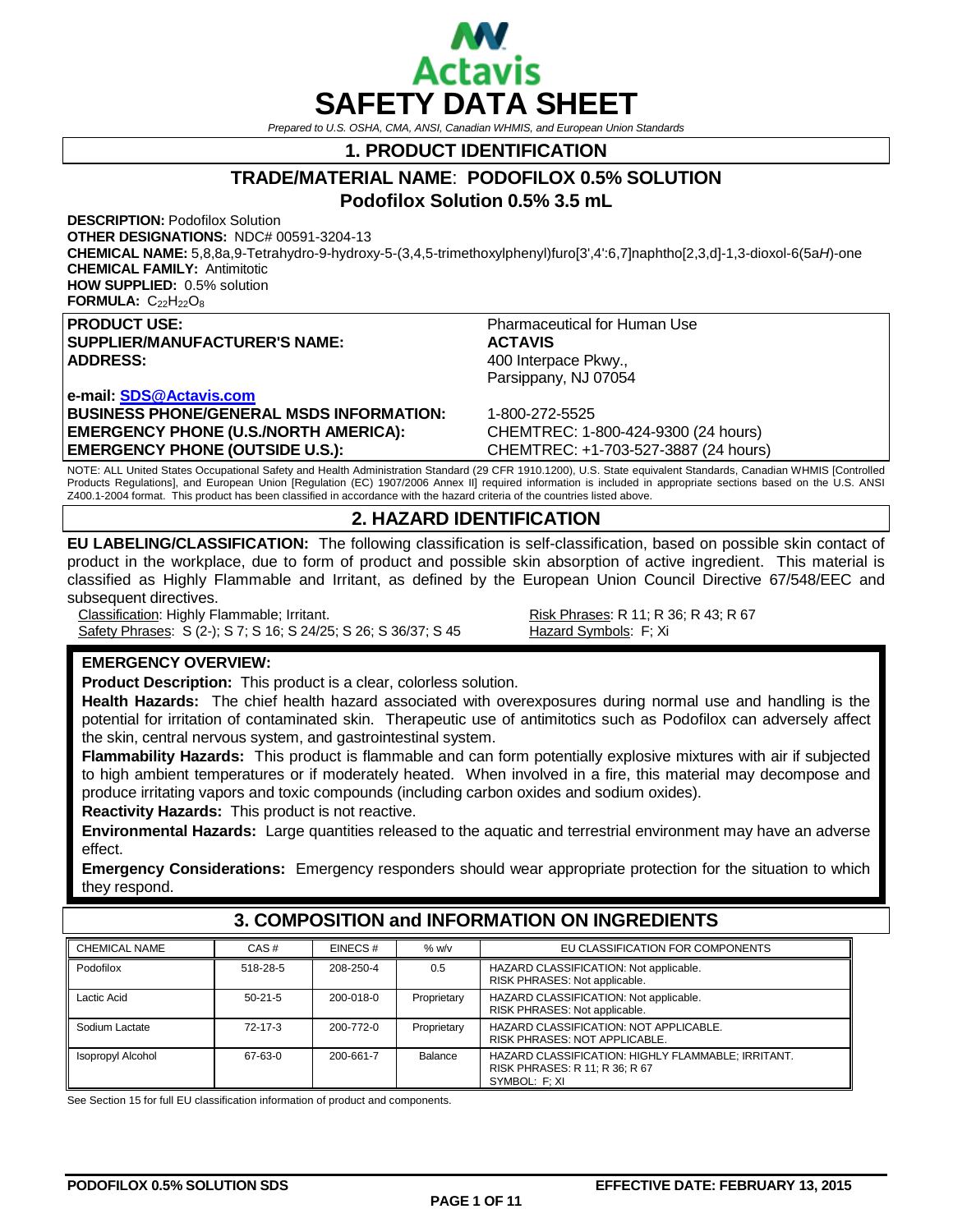Persons developing hypersensitivity reactions should receive medical attention. If breathing is difficult, give oxygen. If not breathing, give artificial respiration. Take a copy of label and MSDS to physician or health professional with the contaminated individual.

**SKIN EXPOSURE:** Basic hygiene should prevent any problems. If the product contaminates the skin, immediately begin decontamination with running water. Remove exposed or contaminated clothing, taking care not to contaminate eyes. The minimum recommended flushing time is 20 minutes. Contaminated individual must seek immediate medical attention, especially if an adverse reaction occurs.

**EYE EXPOSURE:** If this product enters the eyes, open victim's eyes while under gently running water. Use sufficient force to open eyelids and "roll" eyes while flushing. Minimum flushing is for 20 minutes. The contaminated individual must seek medical attention if any adverse effect continues after rinsing.

**INHALATION:** If mists or sprays of this product are inhaled, remove victim to fresh air. If necessary, use artificial respiration to support vital functions. Seek medical attention if adverse effect continues after removal to fresh air.

**INGESTION:** If this product is swallowed, CALL PHYSICIAN OR POISON CONTROL CENTER FOR MOST CURRENT INFORMATION. If professional advice is not available, do not induce vomiting. Never induce vomiting or give diluents (milk or water) to someone who is unconscious, having convulsions, or unable to swallow. If victim is convulsing, maintain an open airway and obtain immediate medical attention.

**MEDICAL CONDITIONS AGGRAVATED BY EXPOSURE:** Pre-existing skin conditions may be aggravated by chronic overexposures to this product.

## **5. FIRE-FIGHTING MEASURES**

**FLASH POINT:** Not established.

**AUTOIGNITION TEMPERATURE:** Not established.

**FLAMMABLE LIMITS (in air by volume, %):** Not applicable.

**FIRE EXTINGUISHING MATERIALS:** Unless incompatibilities exist for surrounding materials, carbon dioxide, water spray, 'ABC' type chemical extinguishers, foam, dry chemical and halon extinguishers can be used to fight fires involving this product.

**FIRE EXTINGUISHING MATERIALS NOT TO BE USED:** Do not use foams that are not alcohol-resistant.

**UNUSUAL FIRE AND EXPLOSION HAZARDS:** This product is flammable and can form potentially explosive mixtures with air if subjected to high ambient temperatures or if moderately heated. When involved in a fire, the products of thermal decomposition may include irritating fumes and toxic gases (e.g., carbon oxides and sodium oxides). The vapors are heavier than air and may travel to a source of ignition,



Hazard Scale: **0** = Minimal **1** = Slight **2** = Moderate **3** = Serious **4** = Severe

and flashback to a leak or open container. This product can mildly to moderately irritate contaminated skin. Explosion Sensitivity to Mechanical Impact: Not sensitive.

Explosion Sensitivity to Static Discharge: The vapors of this product can be ignited by static electrical energy.

**SPECIAL FIRE-FIGHTING PROCEDURES:** Incipient fire responders should wear eye protection. Structural firefighters must wear Self-Contained Breathing Apparatus (SCBA) and full protective equipment. Chemical resistant clothing may be necessary. Move containers from fire area if it can be done without risk to personnel. Water spray can be used to cool fire-exposed containers. If possible, prevent runoff water from entering storm drains, bodies of water, or other environmentally sensitive areas. If protective equipment is contaminated by this product, it should be thoroughly washed with soapy water prior to removal of SCBA respiratory protection. Firefighters whose protective equipment becomes contaminated should thoroughly shower with warm, soapy water and should receive medical evaluation if they experience any adverse effects.

## **6. ACCIDENTAL RELEASE MEASURES**

**SPILL AND LEAK RESPONSE:** Proper protective equipment should be used. In the event of a spill, clear the area and protect people. Eliminate all sources of ignition before cleanup begins. Use non-sparking tools The atmosphere must have levels of components lower than those listed in Section 8, (Exposure Controls and Personal Protective Equipment) if applicable, and have at least 19.5 percent oxygen before personnel can be allowed into the area without Self-Contained Breathing Apparatus (SCBA).

Small Spills: Wipe up spilled liquid with a damp sponge or polypad, wearing double latex or nitrile disposable gloves and eye protection. Wash contaminated area with soap and water.

Large Spills: Trained personnel following pre-planned procedures should handle non-incidental releases. Access to the spill areas should be restricted. Protective apparel should be used with a respirator when there is any danger of airborne mists being generated. Minimum Personal Protective Equipment should be rubber gloves, rubber boots, face shield, and Tyvek suit. Minimum level of personal protective equipment for releases in which the level of oxygen is less than 19.5% or is unknown must be **Level B: triple-gloves (rubber gloves and nitrile gloves over latex gloves), chemical resistant suit and boots, hard hat, and Self-Contained Breathing Apparatus.**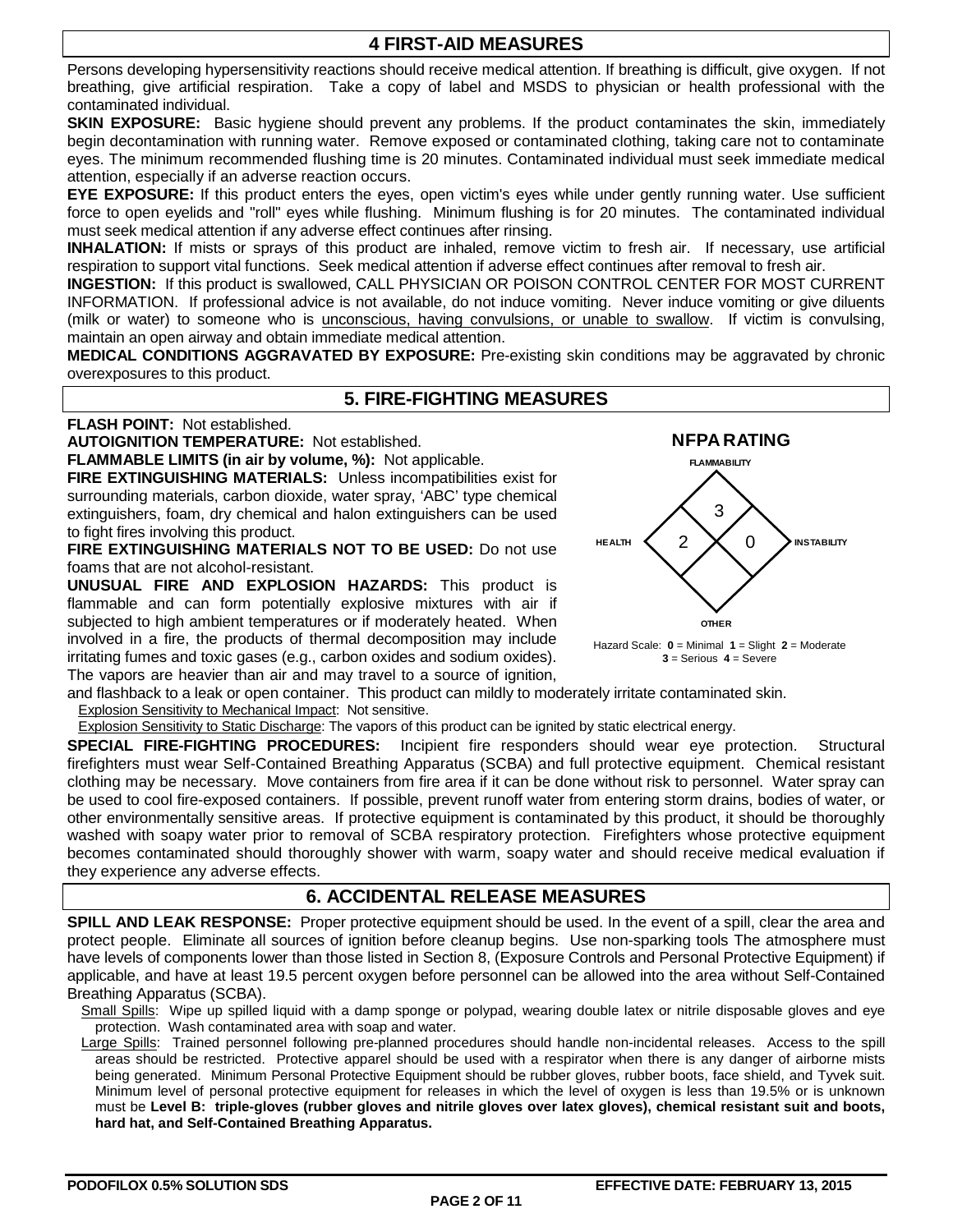## **6. ACCIDENTAL RELEASE MEASURES (Continued)**

## **SPILL AND LEAK RESPONSE (continued):**

Large Spills (continued): Monitor area for combustible vapor levels. Absorb spilled liquid with activated carbon, polypads, or other suitable absorbent materials. Prevent material from entering sewer or confined spaces, waterways, soil or public waters. Monitor area and confirm levels are bellow exposure limits given in Section 8 (Exposure Controls-Personal Protection), if applicable, before non-response personnel are allowed into the spill area.

Decontaminate the area of the spill thoroughly using detergent and water. Place all spill residue in an appropriate container and seal. Dispose of in accordance with applicable Federal, State, and local procedures (see Section 13, Disposal Considerations).

## **7. HANDLING and USE**

**WORK PRACTICES AND HYGIENE PRACTICES:** As with all chemicals, avoid getting this product ON YOU or IN YOU. Do not eat, drink, smoke, or apply cosmetics while handling this product. Wash hands thoroughly after handling this product or equipment and containers that contain this product. Follow SPECIFIC USE INSTRUCTIONS supplied with this product. Particular care in working with this product must be practiced in pharmacies and other preparation areas, during manufacture of this compound, and during patient administration. Use of this product should meet the provisions outlined as follows.

- Work should be performed in an appropriate, designated area;
- Contaminated waste must be properly handled; and,
- If necessary, work areas must be regularly decontaminated.

**STORAGE AND HANDLING PRACTICES:** Employees must be trained to properly use this product. Keep away from heat, sparks, and other sources of ignition. Keep container tightly closed when not in use. Use non-sparking tools. Use of this product should be performed in a designated area for working with drugs. Ensure product is properly labeled. Store this product away from incompatible materials. Store this product in original container. Store away from incompatible materials (see Section 10, Stability and Reactivity). Containers should be separated from oxidizing materials by a minimum distance of 20 ft. or by a barrier of non-combustible material at least 5 ft. high having a fireresistance rating of at least 0.5 hours. Storage areas should be made of fire resistant materials. Post warning and "NO SMOKING" signs in storage and use areas, as appropriate. Have appropriate extinguishing equipment in the storage area (i.e., sprinkler system, portable fire extinguishers). Inspect bottles containing this product for leaks or damage. Refer to NFPA 30, *Flammable and Combustible Liquids Code*, for additional information on storage. Empty containers may contain residual liquid or vapors that are flammable; therefore, empty containers should be handled with care.

**PRODUCT PREPARATION INSTRUCTIONS FOR MEDICAL PERSONNEL:** Handle this material following standard medical practices and following the recommendations presented on the Package Insert.

**SPECIFIC USE(S):** This product is a human pharmaceutical. Follow all industry standards for use of this product.

**PROTECTIVE PRACTICES DURING MAINTENANCE OF CONTAMINATED EQUIPMENT:** When cleaning nondisposable equipment, wear latex or butyl rubber gloves (double gloving is recommended), goggles, and lab coat. Wash equipment with soap and water. Wipe equipment down with damp sponge or polypad.

## **8. EXPOSURE CONTROLS - PERSONAL PROTECTION**

**VENTILATION AND ENGINEERING CONTROLS**: Use with adequate ventilation to ensure exposure levels are maintained below the limits provided below if applicable. Use a non-sparking, grounded, explosion-proof ventilation system separate from other exhaust ventilation systems. Follow standard medical product handling procedures. During decontamination of work surfaces, workers should wear the same equipment recommended in Section 6 (Accidental Release Measures) of this MSDS.

## **EXPOSURE LIMITS/GUIDELINES:**

| <b>CHEMICAL NAME</b>     | CAS#          | <b>EXPOSURE LIMITS IN AIR</b> |             |            |                                 |            |             |                                     |                                                                                                                                                                          |
|--------------------------|---------------|-------------------------------|-------------|------------|---------------------------------|------------|-------------|-------------------------------------|--------------------------------------------------------------------------------------------------------------------------------------------------------------------------|
|                          |               | <b>ACGIH-TLVs</b>             |             | OSHA-PELs  |                                 | NIOSH-RELs |             | <b>NIOSH</b>                        | <b>OTHER</b>                                                                                                                                                             |
|                          |               | TWA                           | <b>STEL</b> | <b>TWA</b> | <b>STEL</b>                     | <b>TWA</b> | <b>STEL</b> | <b>IDLH</b>                         |                                                                                                                                                                          |
|                          |               | ppm                           | ppm         | ppm        | ppm                             | ppm        | ppm         | ppm                                 | ppm                                                                                                                                                                      |
| Podofilox                | 518-28-5      | <b>NE</b>                     | <b>NE</b>   | <b>NE</b>  | <b>NE</b>                       | <b>NE</b>  | <b>NE</b>   | <b>NE</b>                           | <b>NE</b>                                                                                                                                                                |
| <b>Isopropyl Alcohol</b> | 67-63-0       | 200                           | 400         | 400        | 500<br>(Vacated<br>1989<br>PEL) | 400        | 500         | 2000<br>(based on<br>10% of<br>LEL) | DFG MAKs:<br>$TWA = 200$<br>PEAK = 2•MAK 15 min. average value, 1-<br>hr interval, 4 per shift<br>DFG MAK Pregnancy Risk Classification: C<br>Carcinogen: IARC-3, TLV-A4 |
| Lactic Acid              | $50-21-5$     | <b>NE</b>                     | <b>NE</b>   | <b>NE</b>  | <b>NE</b>                       | <b>NE</b>  | <b>NE</b>   | <b>NE</b>                           | <b>NE</b>                                                                                                                                                                |
| Sodium Lactate           | $72 - 17 - 3$ | <b>NE</b>                     | <b>NE</b>   | <b>NE</b>  | <b>NE</b>                       | <b>NE</b>  | <b>NE</b>   | <b>NE</b>                           | <b>NE</b>                                                                                                                                                                |

NE = Not Established. See Section 16 for Definition of Other Terms Used

**INTERNATIONAL OCCUPATIONAL EXPOSURE LIMITS:** Currently, there are no international exposure limits for some components of this product.

**ISOPROPYL ALCOHOL:**

Australia: TWA = 400 ppm (980 mg/m<sup>3</sup>), STEL = 500 ppm, JAN 1993

**ISOPROPYL ALCOHOL (continued):**

Belgium: TWA = 400 ppm (985 mg/m<sup>3</sup>), STEL = 500 ppm, JAN 1993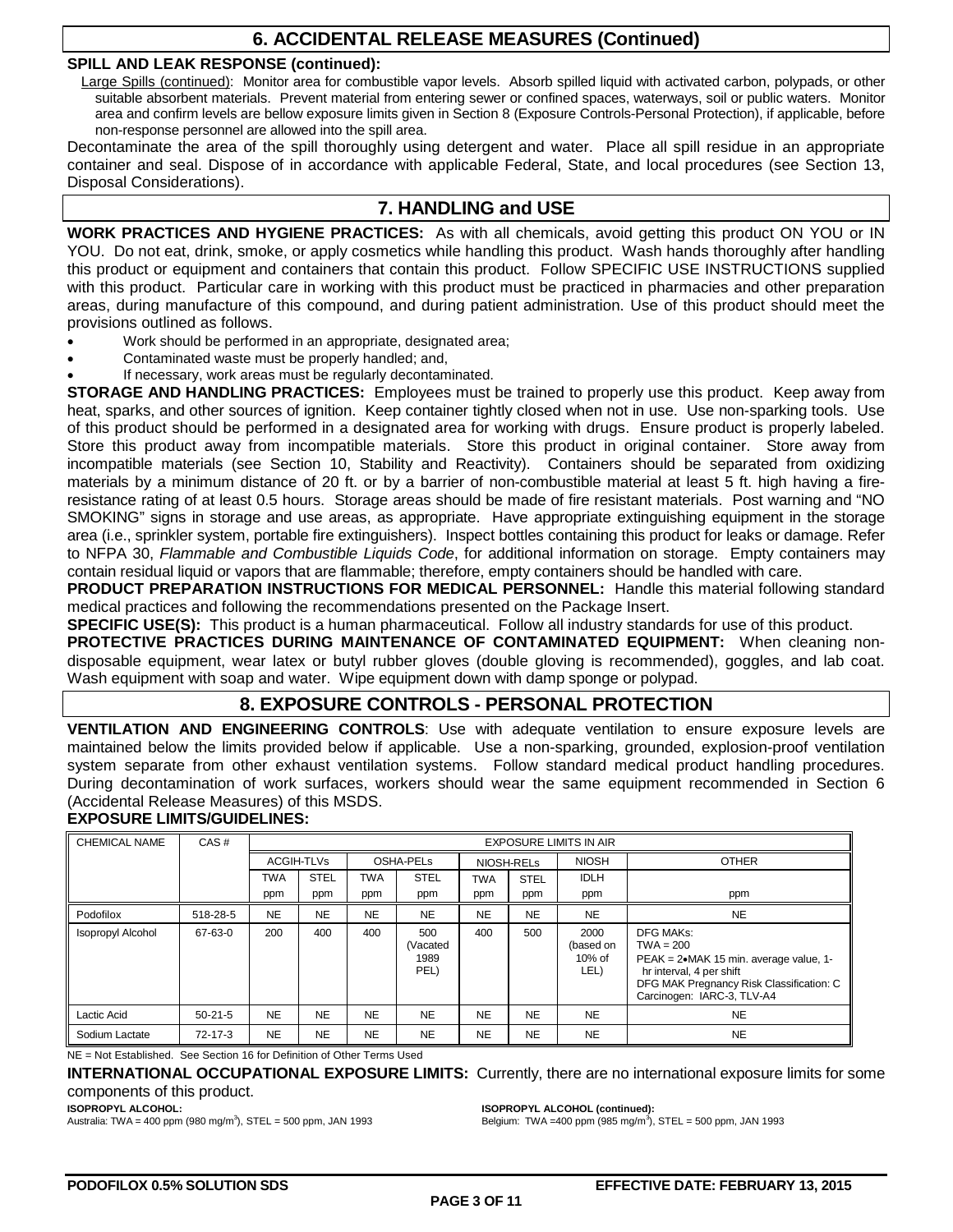## **8. EXPOSURE CONTROLS - PERSONAL PROTECTION (Continued)**

## **INTERNATIONAL OCCUPATIONAL EXPOSURE LIMITS (continued):**

**ISOPROPYL ALCOHOL (continued):**<br>Denmark: TWA = 200 ppm (490 mg/m<sup>3</sup>), OCT 2002 France:  $VLE = 400$  ppm, JAN 1999 Germany: MAK =  $500 \text{ mg/m}^3$  (200 mL/m<sup>3</sup>), 2005 Japan: CL = 400 ppm (980 mg/m<sup>3</sup>), MAY 2006 Korea: TWA = 400 ppm (980 mg/m<sup>3</sup>), STEL = 500 ppm (1225 mg/m<sup>3</sup>), 2006<br>Mexico: TWA = 400 ppm (980 mg/m<sup>3</sup>); STEL = 500 ppm (1225 mg/m<sup>3</sup>), 2004 The Netherlands: MAC-TGG =  $650 \text{ mg/m}^3$ , 2003 New Zealand: TWA = 400 ppm (983 mg/m<sup>3</sup>); STEL = 500 ppm (1230 mg/m<sup>3</sup>), JAN 2002 **ISOPROPYL ALCOHOL (continued):**

Poland: MAC(TWA) = 900 mg/m<sup>3</sup>, MAC(STEL) = 1200 mg/m<sup>3</sup>, JAN 1999 Russia: STEL = 10 mg/m<sup>3</sup>, STEL = 50 mg/m<sup>3</sup>, JUN 2003 Sweden: NGV = 150 ppm (350 mg/m<sup>3</sup>), KTV = 250 ppm (600 mg/m<sup>3</sup>), JAN 1999 Switzerland: MAK-W = 200 ppm (500 mg/m<sup>3</sup>), KZG-W = 400 ppm (1000 mg/m<sup>3</sup>), DEC 2006 Turkey: TWA =  $200$  ppm (500 mg/m<sup>3</sup>), JAN 1993

United Kingdom: TWA = 400 ppm (999 mg/m<sup>3</sup>); STEL = 500 ppm, 2005<br>In Argentina, Bulgaria, Colombia, Jordan, Singapore, Vietnam check ACGIH TLV

The Philippines: TWA =  $400$  ppm (980 mg/m<sup>3</sup>), JAN 1993 *The following information on appropriate Personal Protective Equipment is provided to assist employers in complying with OSHA regulations found in 29 CFR Subpart I (beginning at 1910.132), equivalent standards of Canada (including CSA Standard Z94.4-02 and CSA Standard Z94.3-07), standards of EU member states (including EN 529:2005 for respiratory PPE, CEN/TR 15419:2006 for hand protection, and CR 13464:1999 for face/eye protection). Please reference applicable regulations and standards for relevant details.*

**RESPIRATORY PROTECTION:** Respiratory protection is generally not needed during routine conditions of use of this product. If respiratory protection is needed, use only respiratory protection authorized in the U.S. Federal OSHA Respiratory Protection Standard (29 CFR 1910.134), equivalent U.S. State standards, Canadian CSA Standard Z94.4- 02, or the European Standard EN 529:2005, and EU member state standards. Oxygen levels below 19.5% are considered IDLH by OSHA. In such atmospheres, use of a full-facepiece pressure/demand SCBA or a full facepiece, supplied air respirator with auxiliary Self-Contained Air Supply is required under OSHA's Respiratory Protection Standard (1910.134-1998). The following NIOSH respirator guidelines for Isopropyl alcohol are provided to assist in assessment of respirator use.

## **ISOPROPYL ALCOHOL**

| <b>CONCENTRATION</b> | <b>RESPIRATORY PROTECTION</b>                                                                                        |
|----------------------|----------------------------------------------------------------------------------------------------------------------|
| Up to $2000$ ppm:    | Any Supplied-Air Respirator (SAR) operated in a continuous-flow mode, or any Chemical Cartridge                      |
|                      | Respirator with a full facepiece and organic vapor cartridge(s), or any Air-Purifying, Full-Facepiece                |
|                      | Respirator (gas mask) with a chin-style, front- or back-mounted organic vapor canister, or any                       |
|                      | Powered, Air-Purifying Respirator (PAPR) with organic vapor cartridge(s), or any Self-Contained                      |
|                      | Breathing Apparatus (SCBA) with a full facepiece, or any SAR with a full facepiece.                                  |
|                      | Emergency or Planned Entry into Unknown Concentrations or IDLH Conditions: Any SCBA that has a full facepiece and is |
|                      | operated in a pressure-demand or other positive-pressure mode, or any SAR that has a full facepiece                  |
|                      | and is operated in a pressure-demand or other positive-pressure mode in combination with an auxiliary                |
|                      | SCBA operated in pressure-demand or other positive-pressure mode.                                                    |
| Escape:              | Any Air-Purifying, Full-Facepiece Respirator (gas mask) with a chin-style, front- or back-mounted                    |

organic vapor canister, or any appropriate escape-type, SCBA. **EYE PROTECTION:** No eye protection is normally needed during medical administration of this product. During operations in which mists or sprays of the product may be generated, splash goggles or safety glasses should be considered. If necessary, refer to U.S. OSHA 29 CFR 1910.133, Canadian CSA Standard Z94.3-07, the European Standard CR 13464:1999, or EU member states standards.

**HAND PROTECTION:** During medical administration of this product, medical latex or nitrile gloves should be worn to avoid absorption of the active ingredient, Podofilox. During manufacture or other similar industrial operations, wear the appropriate hand protection for the process. Use double gloves for spill response, as stated in Section 6 (Accidental Release Measures) of this MSDS. If necessary, refer to U.S. OSHA 29 CFR 1910.138, appropriate Standards of Canada, the European Standard CEN/TR 15419:2006, or EU member states standards.

**BODY PROTECTION:** Use appropriate protective clothing for the task (e.g., lab coat, etc.) If necessary, refer to the OSHA Technical Manual (Section VII: Personal Protective Equipment), appropriate Standards of Canada, or the European Standard CEN/TR 15419:2006.

## **9. PHYSICAL and CHEMICAL PROPERTIES**

**EVAPORATION RATE (nBuAc = 1):** Not established. **SOLUBILITY IN WATER:** Soluble.<br>VAPOR PRESSURE (air = 1): Not applicable for product. SPECIFIC GRAVITY (water = 1): Not applicable. **VAPOR PRESSURE (air = 1):** Not applicable for product. **ODOR THRESHOLD:** Not established. **pH:** Not established.

**BOILING POINT:** Not established. **FREEZING/MELTING POINT** Not established.

**COEFFICIENT WATER/OIL DISTRIBUTION:** Not established.

**APPEARANCE AND COLOR:** This product is a clear, colorless solution.

**HOW TO DETECT THIS SUBSTANCE (warning properties):** The appearance of this product is a distinguishing characteristic.

## **10. STABILITY and REACTIVITY**

**STABILITY:** This product is stable.

**DECOMPOSITION PRODUCTS:** Combustion: Carbon oxides and sodium oxides. Hydrolysis: None known.

**MATERIALS WITH WHICH SUBSTANCE IS INCOMPATIBLE:** This product is generally compatible with other common materials in a medical facility. Acids, caustics, and other chemicals that could affect its performance should be avoided.

**HAZARDOUS POLYMERIZATION:** Will not occur.

**CONDITIONS TO AVOID:** Avoid heat, light, and contact with incompatible chemicals.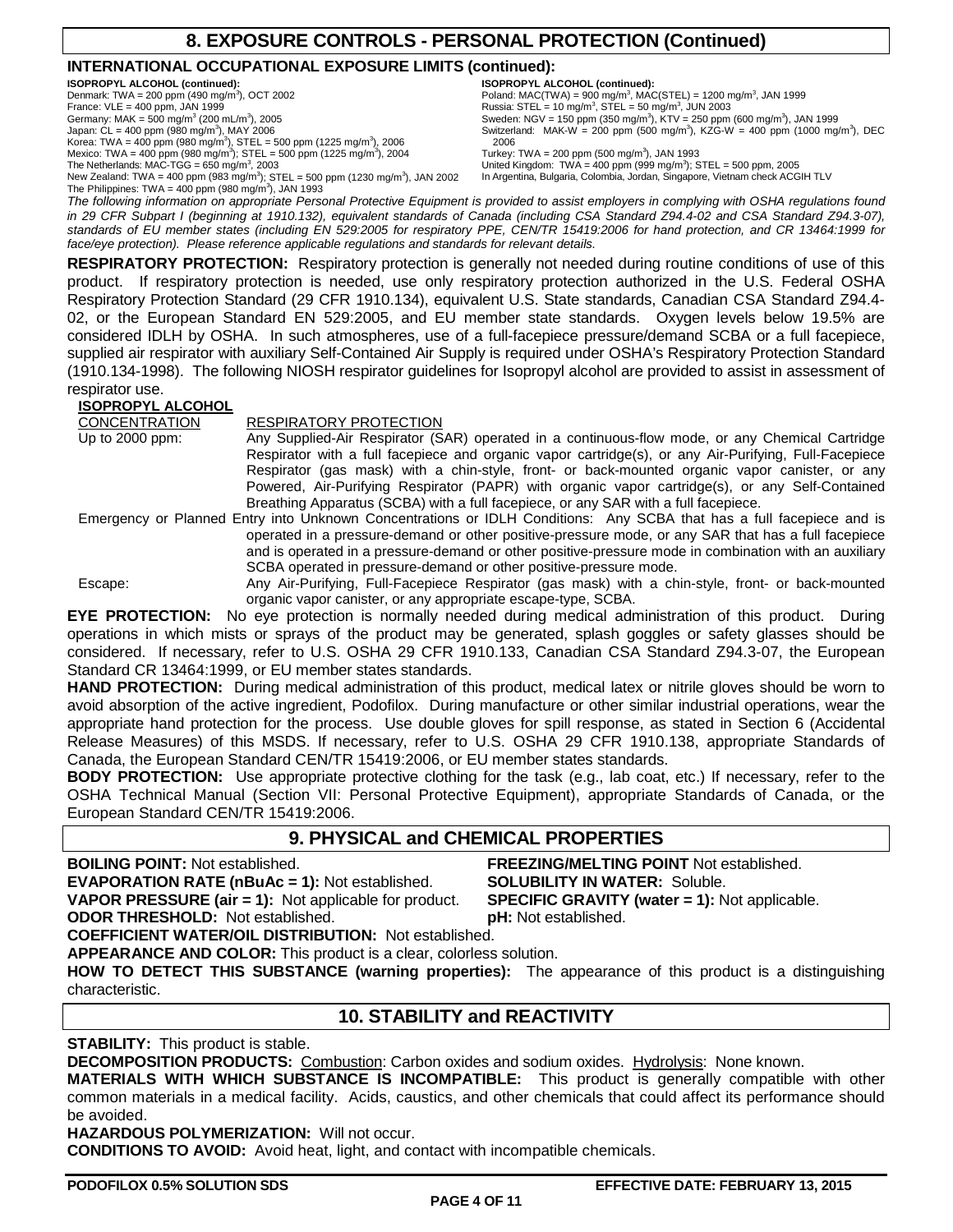## **11. TOXICOLOGICAL INFORMATION**

## **SYMPTOMS OF OVEREXPOSURE BY ROUTE OF EXPOSURE:**

The health hazard information provided below is pertinent to medical employees using this product in an occupational setting. The following paragraphs describe the symptoms of exposure by route of exposure.

**INHALATION:** Inhalation of vapors of this product can irritate the nose, throat, and lungs. Due to the Isopropyl Alcohol, component of this product, symptoms of inhalation exposure may include flushing, decreased pulse rate, drop in blood pressure, numbness, narcosis, headache, dizziness, mental depression, hallucinations, distorted perception, difficulty breathing, respiratory depression, nausea, and vomiting. Because topically applied Podofilox may be absorbed systematically, it is possible that inhalation overexposure to airborne mists or sprays may cause symptoms described in "Other Potential Health Effects".

**CONTACT WITH SKIN or EYES:** Skin contact can cause irritation. Symptoms can include burning, pain, inflammation, and itching. Prolonged or repeated skin contact can cause tingling, bleeding, tenderness, chafing, dizziness, insomnia, scarring, vesicle formation, crusting edema, dryness, peeling, ulceration, and vomiting. Contact with the eyes of this product can cause pain, irritation, redness, and tearing.

**SKIN ABSORPTION:** This product is designed to be absorbed through the skin. Systemic absorption of Podofilox may cause symptoms described in "Other Potential Health Effects".

**INGESTION:** Ingestion is not a significant route of occupational overexposure. Acute ingestion of large quantities of this product or chronic ingestion caused by poor hygiene practices may cause

## HAZARDOUS MATERIAL IDENTIFICATION SYSTEM (BLUE) 2 **HEALTH HAZARD** (RED) 3 **FLAMMABILITY HAZARD PHYSICAL HAZARD** (YELLOW) 0 **PROTECTIVE EQUIPMENT** EYES RESPIRATORY HANDS BODY e) SEE SECTION 8 SEE SECTION 8 For Routine Industrial Use and Handling Applications



adverse symptoms. Symptoms of ingestion overexposure may include dizziness, nausea, vomiting, and diarrhea. Symptoms of prolonged or repeated ingestion, as may occur when poor industrial hygiene is practiced, may include those described for "Other Potential Health Effects".

**INJECTION:** Though not anticipated to be a significant route of overexposure for this product, injection (via punctures or lacerations by contaminated objects) may cause redness at the site of injection. Symptoms from prolonged or repeated exposure may include those described for "Other Potential Health Effects".

**OTHER POTENTIAL HEALTH EFFECTS-Therapeutic Doses:** Employees administering the product should not experience adverse effects if handled properly. Adverse effects from therapeutic doses have included:

- Burning, pain, inflammation, erosion, itching, pain with intercourse, tingling, bleeding, tenderness, chafing, malodor, scarring, vesicle formation, crusting edema, dryness, peeling, foreskin irretraction, and ulceration.
- Insomnia, dizziness, peripheral neuropathy, altered mental status, lethargy, coma, and seizures.
- Blood in urine, nausea, vomiting, and diarrhea.

• Fever, bone marrow depression, tachypnea, respiratory failure, leukocytosis, pancytosis, renal failure, and oral ulcers.

**HEALTH EFFECTS OR RISKS FROM EXPOSURE: An Explanation in Lay Terms.** Overexposure to this product may cause the following health effects:

Acute: The primary health effects that may be experienced by medical personnel exposed to this product is mild irritation of contaminated skin.

Chronic: Absorption of airborne mists or sprays of this product by inhalation may contribute to the effects of exposure as described in skin absorption. In the event of chronic exposures to therapeutic doses of this product, effects described in "Other Potential Health Effects" may result. Individuals who have had allergic reactions to products containing Podofilox or any of the other ingredients in this product may experience allergic reactions to this product.

**TARGET ORGANS:** Acute: *Industrial Exposure*: Skin, eyes, central nervous system. *Therapeutic Doses*: Skin, eyes, central nervous system. Chronic: *Industrial Exposure*: Skin, central nervous system. *Therapeutic Doses*: Skin, central nervous system, gastrointestinal system.

**IRRITANCY OF PRODUCT:** This product can irritate contaminated tissue.

**SENSITIZATION OF PRODUCT:** Individuals who have had allergic reactions to products containing Podofilox or any of the other ingredients in this product may experience allergic reactions to this product.

**TOXICITY DATA:** The following are toxicity data for the active component of this product, Podofilox. This MSDS presents human toxicity data currently available for the active component. Additional data are available for the active component and data are available for other components of this product, but are not presented in this MSDS. Contact Watson Pharmaceuticals for more information.

**PODOFILOX:**

DNA Inhibition (HeLa cell, human) =  $10 \mu$ mol/L

**PODOFILOX (continued):**

Mutation Test Systems-Not Otherwise Specified (HeLa cell, human) = 5 µmol/L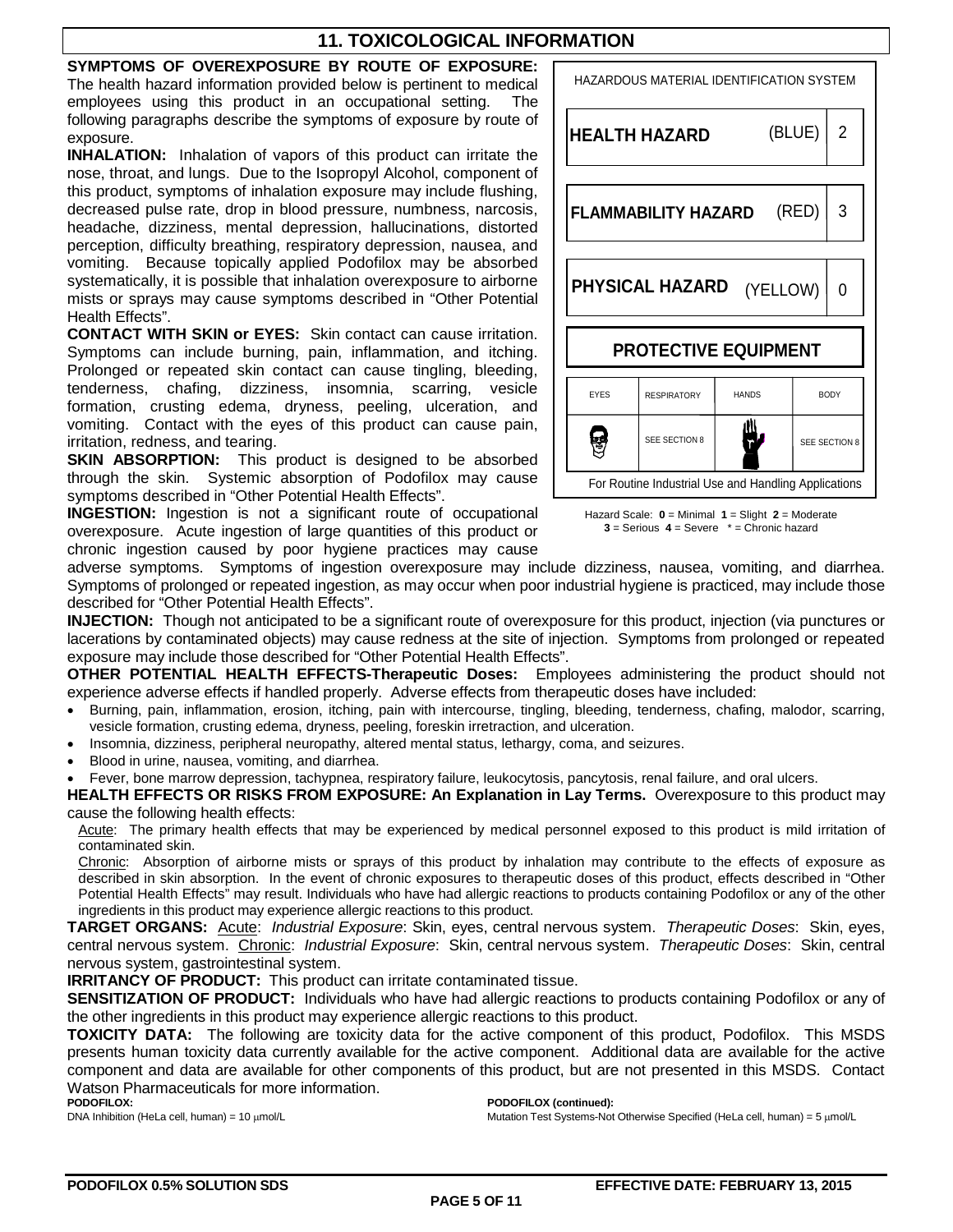## **11. TOXICOLOGICAL INFORMATION (Continued)**

**CARCINOGENIC POTENTIAL OF COMPONENTS:** Reports of lifetime carcinogenicity studies in mice are not available. Published animal studies, in general, have not shown the drug substance, Podofilox, to be carcinogenic. There are published reports that, in mouse studies, crude podophyllin resin (containing Podofilox) applied topically to the cervix produced changes resembling carcinoma *in situ*. These changes were reversible at five weeks after cessation of treatment. In one reported experiment, epidermal carcinoma of the vagina and cervix was found in 1 out of 18 mice after 120 applications of podophyllin (the drug was applied twice weekly over a 15-month period).

The excipient components of this product are listed by agencies tracking the carcinogenic potential of chemical compounds, as follows:

**ISOPROPYL ALCOHOL:** IARC-3 (Not Classifiable as to Carcinogenicity to Humans); ACGIH-TLV-A4 (Not Classifiable as a Human Carcinogen)

The remaining components of this product are not found on the following lists: FEDERAL OSHA Z LIST, NTP, and IARC and therefore are neither considered to be nor suspected to be cancer-causing agents by these agencies.

**REPRODUCTIVE TOXICITY INFORMATION:** Listed below is information concerning the effects of this product and its components on the human reproductive system. Podofilox is rated as a Pregnancy Category C (RISK CANNOT BE RULED OUT, Human evidence is lacking, but animal evidence is positive.) The reproductive effects described are related to therapeutic use of this product and are not reported to occur from industrial handling and exposure. Other data are available for some excipient components, but are not presented in this MSDS.

Mutagenicity: Podofilox was not mutagenic in the Ames plate reverse mutation assay, either with or without metabolic activation, at concentrations up to 5 mg/plate. There was no evidence of potential oncogenicity in the BALB/3T3 cell transformation assay. Results from the mouse micronucleus in vivo assay using podofilox 0.5% solution in concentrations up to 25 mg/kg indicate that podofilox should be considered a potential clastogen (a chemical that induces disruption and breakage of chromosomes).

Embryotoxicity: The components of this product are not reported to be embryotoxic to humans in therapeutic doses.

Teratogenicity: The components of this product are not reported to be teratogenic to humans in therapeutic doses.

Reproductive Toxicity: Daily topical application of Podofilox at doses up to the equivalent of 0.2 mg/kg (5 times the recommended maximum human dose) to rats throughout gametogenesis, mating, gestation, parturition and lactation for 2 generations demonstrated no impairment of fertility.

*A mutagen is a chemical that causes permanent changes to genetic material (DNA) such that the changes will propagate through generation lines. An embryo toxin is a chemical that causes damage to a developing embryo (i.e. within the first eight weeks of pregnancy in humans), but the damage does not propagate across generational lines. A teratogen is a chemical that causes damage to a developing fetus, but the damage does not propagate across generational lines. A reproductive toxin is any substance that interferes in any way with the reproductive process.*

**ACGIH BIOLOGICAL EXPOSURE INDICES (BEIs):** Currently, the following ACGIH Biological Exposure Indices (BEIs) are applicable for the Isopropyl Alcohol component.

| CHEMICAL:<br><b>DETERMINANT</b> | SAMPLING TIME                          | BEI               |
|---------------------------------|----------------------------------------|-------------------|
| Isopropanol<br>Acetone in urine | $\bullet$ End of Shift End of Workweek | $\bullet$ 40 mg/L |

## **12. ECOLOGICAL INFORMATION**

ALL WORK PRACTICES MUST BE AIMED AT ELIMINATING ENVIRONMENTAL CONTAMINATION.

**MOBILITY:** This product has not been tested for mobility in soil; it is expected to be highly mobile due to the Isopropyl Alcohol component. The following information is available for the Isopropyl Alcohol component of this product:

**ISOPROPYL ALCOHOL:**

The Koc of Isopropanol is estimated as 25, using a measured log Kow of 0.05 and a regression-derived equation. According to a classification scheme, this estimated Koc value suggests that Isopropanol is expected to have very high mobility in soil.

**PERSISTENCE AND BIODEGRADABILITY:** This product has not been tested for persistence or biodegradability. It is expected that the components will slowly degrade in the environment and form a variety of organic and inorganic materials; however, no specific information is known. The following information is available for the Isopropyl Alcohol component of this product:

**ISOPROPYL ALCOHOL:**

Based on a classification scheme, an estimated Koc value of 25, determined from a log Kow of 0.05 and a regression-derived equation, indicates that Isopropanol is expected to have very high mobility in soil. Volatilization of Isopropanol from moist soil surfaces is expected to be an important fate process given a Henry's Law constant of 8.10X10-6 atm-cu m/mole. The potential for volatilization of Isopropanol from dry soil surfaces may exist based upon a vapor pressure of 45.4 mmHg. Isopropanol is readily degraded in aerobic systems; the range of half-lives for aerobic degradation using a sewage sludge inoculum are < 1 day to 48 days. Isopropanol has also been shown to be readily degraded under anaerobic conditions. Volatilization from water surfaces is expected based upon a Henry's Law constant of 8.10X10-6 atm-cu m/mole. Using this Henry's Law constant and an estimation method, volatilization half-lives for a model river and model lake are 57 hours and 29 days, respectively. Isopropanol is readily degraded in aerobic systems; the range of half-lives for aerobic degradation using a sewage sludge inoculum are < 1 day to 48 days. Isopropanol has also been shown to be readily degraded under anaerobic conditions. According to a model of gas/particle partitioning of semi-volatile organic compounds in the atmosphere, Isopropanol, which has a vapor pressure of 45.4 mm Hg at 25°C, is expected to exist solely as a vapor in the ambient atmosphere. Vapor-phase Isopropanol is degraded in the atmosphere by reaction with photochemically-produced hydroxyl radicals; the half-life for this reaction in air is estimated to be 3.2 days, calculated from its rate constant of 5.07X10-12 cu cm/molecule-sec at 25°C.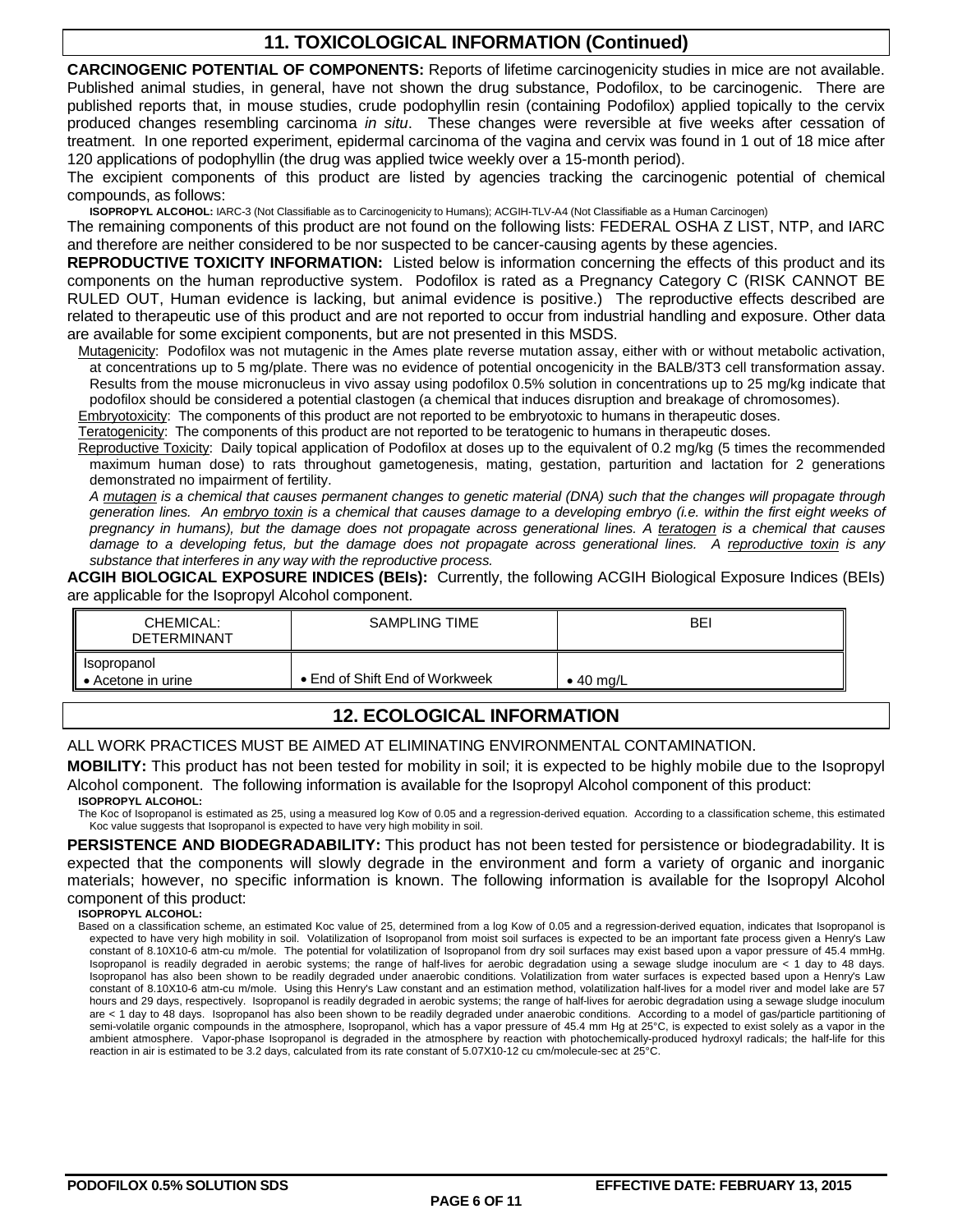## **12. ECOLOGICAL INFORMATION**

**BIO-ACCUMULATION POTENTIAL:** This product has not been tested for bio-accumulation potential. The following information is available for the Isopropyl Alcohol component of this product:

**ISOPROPYL ALCOHOL:**

Bioconcentration: An estimated BCF of 3 was calculated for Isopropanol, using a log Kow of 0.05 and a regression-derived equation. According to a classification scheme, this BCF suggests the potential for bioconcentration in aquatic organisms is low.

**ECOTOXICITY:** This product may be harmful to contaminated plant and animal life, especially in large quantities. All releases to terrestrial, atmospheric and aquatic environments should be avoided. No specific data is available for this product. The following aquatic toxicity data are available for the Isopropyl Alcohol component.

### **ISOPROPYL ALCOHOL:**

- toxic (*Chlorella pyrenoidosa* algae) = 17,400 mg/L
- NOEC (*Daphnia magna*) reproduction = 2,100 mg/L
- NOEC (*Daphnia magna*) growth = 757 mg/L EC0 (*Pseudomonas putida* bacteria) 16 hours = 1,050
- mg/L
- EC0 (*Microcystis aeruginosa* algae) 8 days = 1,000 mg/L
- EC0 (*Scenedesmus quadricauda* green algae) 7 days  $= 1,800$  mg/L
- EC0 (*Uronema parduczi* Chatton-Lwoff protozoa) = 3,425 mg/L
- EC50 (*Entosiphon sulcatum* protozoa) 72 hours = 4,930 mg/L
- EC50 MicrotoxTM (*Photobacterium*) test 5 minutes = 22,800 mg/L
- **ISOPROPYL ALCOHOL (continued):**
- EC50 (*Daphnia magna*) reproduction = 3,010 mg/L LC0 (*Semolitus atromaculatus* creek chub) 24 hours = 900 mg/L
- LC50 Artoxkit M (*Artemia salina*) test 24 hours = 16,700 mg/L
- LC50 Streptoxkit F (*Streptocephalus proboscideus*) test 24 hours = 11,600 mg/L
- LC50 Rotoxkit F (*Brachionus calyciflorus*) test 24 hours  $= 28,600 \text{ mg/L}$
- LC50 (*Crangon crangon* brown shrimp) 48 hours = (average) 1,400 mg/L
- LC50 (*Crangon crangon* brown shrimp) 48 hours = (range) 900-1,950 mg/L

## **ISOPROPYL ALCOHOL (continued):**

- LC50 (*Daphnia magna*) test 24 hours = 9500 mg/L LC50 (*Crangon crangon* brown shrimp) 98 hours =
- (average) 1,150 mg/L LC50 (*Crangon crangon* brown shrimp) 98 hours = (range) 750-1,650 mg/L
- LC50 (*Daphnia magna*) = 4,600 mg/L
- LC50 (*Crassus auratus* goldfish) 24 hours = > 500 mg/L
- LC50 (*Pimephales promelas* fathead minnow) 1; 24; 48; 72 and 96 hours = 11,830; 11,160; 11,130; 11,130; 11,130 mg/L
- LC50 (*Poecilia reticulata* guppy) 7 days = 7,060 mg/L
- $LC_{100}$  (creek chub) 24 hours = 1,100 mg/L

**OTHER ADVERSE EFFECTS:** This product does not contain any component with known ozone depletion potential. **ENVIRONMENTAL EXPOSURE CONTROLS:** Controls should be engineered to prevent release to the environment, including procedures to prevent spills, atmospheric release and release to waterways.

## **13. DISPOSAL CONSIDERATIONS**

**DISPOSAL METHODS:** It is the responsibility of the generator to determine at the time of disposal whether the product meets the criteria of a hazardous waste per regulations of the area in which the waste is generated and/or disposed of. All gowns, gloves, and disposable materials used in the preparation or handling of this drug should be disposed of in accordance with established waste disposal procedures. Handle as if capable of transmitting infectious agents. Incineration is recommended. Reusable equipment should be cleaned with soap and water. Waste disposal must be in accordance with appropriate Federal, State, and local regulations. This product, if unaltered by use, may be disposed of by treatment at a permitted facility or as advised by your local waste regulatory authority. Shipment of wastes must be done with appropriately permitted and registered transporters.

**PRECAUTIONS TO BE FOLLOWED DURING WASTE HANDLING:** Wear proper protective equipment when handling waste materials.

**U.S. EPA WASTE NUMBER:** Wastes of the liquid should be tested to see if they meet the criteria for D001 (Characteristic/Ignitability).

**EUROPEAN WASTE CODES:** Wastes from Human or Animal Health Care or Related Research: 18 01 08: Medicines Other Than Those Mentioned in 18 01 07.

## **14. TRANSPORTATION INFORMATION**

## **U.S. DEPARTMENT OF TRANSPORTATION REGULATIONS:** This product is classified as dangerous goods, per

U.S. DOT regulations, under 49 CFR 172.101. Proper Shipping Name: Flammable liquid, n.o.s. (Isopropyl Alcohol) Hazard Class Number and Description:<br>
UN Identification Number:<br>
UN 1993 <u>UN Identification Number</u>:<br>
Packing Group: UN 1993<br>
PG II Packing Group: DOT Label(s) Required: The Contract of the Contract of the Flammable Liquid Emergency Response Guidebook Number (2008): 128

Marine Pollutant: No component of this product is classified by the U.S. DOT as a Marine Pollutant (as defined by 49 CFR 172.101, Appendix B).

**Small Quantity Exception (49 CFR 173.4)**: Small quantities of Class 3 material are not subjected to other requirements of the Hazardous Materials Regulations (Subchapter C) when the maximum quantity per inner receptacle is limited to 30 mL (1 oz). Refer to 49 CFR 173.4 for specific information in packaging small quantity materials.

**Limited Quantity Exceptions [49 CFR 173.150(b)]**: Limited quantities for Class 3, Packing Group II materials have inner packagings not over 1.0 L net capacity each, packed in strong outer packaging.

**TRANSPORT CANADA TRANSPORTATION OF DANGEROUS GOODS REGULATIONS:** This product is classified as Dangerous Goods, per regulations of Transport Canada. The use of the above U.S. DOT information from the U.S. 49 CFR regulations is allowed for shipments that originate in the U.S. For shipments via ground vehicle or rail that originate in Canada, the following information is applicable.<br>Proper Shipping Name:

Hazard Class Number and Description: Class 3 (Elass 3 (Flammable Liquid) Class 3 (Figure 2013)<br>
UN Identification Number:

**UN Identification Number:** 

Flammable liquid, n.o.s. (Isopropyl Alcohol)<br>Class 3 (Flammable Liquid)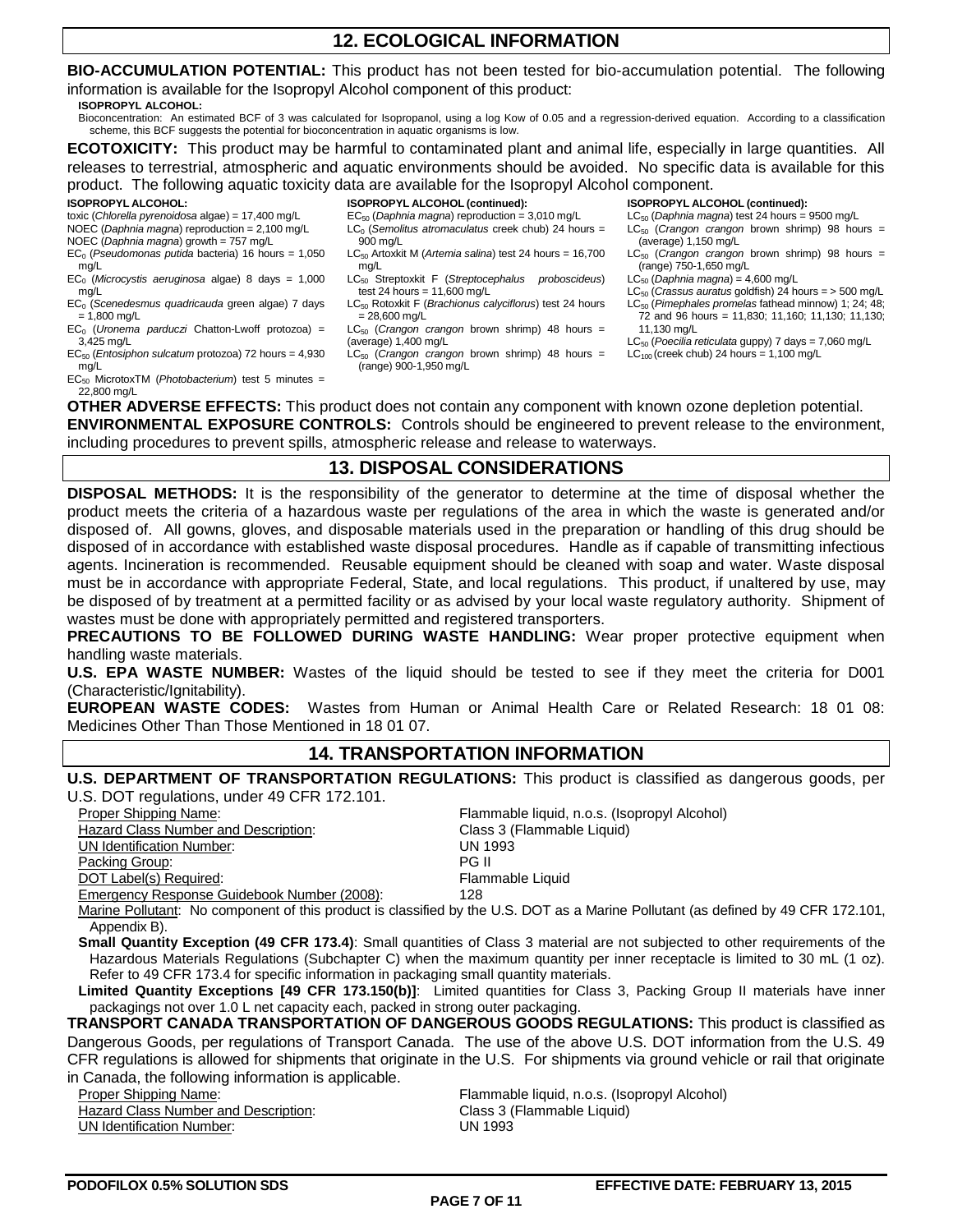| 14. TRANSPORTATION INFORMATION (Continued)                                                                  |                                                                                                                |  |  |  |
|-------------------------------------------------------------------------------------------------------------|----------------------------------------------------------------------------------------------------------------|--|--|--|
| TRANSPORT CANADA TRANSPORTATION OF DANGEROUS GOODS REGULATIONS (continued):                                 |                                                                                                                |  |  |  |
| Packing Group:                                                                                              | PG II                                                                                                          |  |  |  |
| Hazard Label(s) Required:                                                                                   | Class 3 (Flammable Liquid)                                                                                     |  |  |  |
| <b>Special Provisions:</b>                                                                                  | 16                                                                                                             |  |  |  |
| <b>Explosive Limit &amp; Limited Quantity Index:</b>                                                        | 1                                                                                                              |  |  |  |
| <b>ERAP Index:</b>                                                                                          | None                                                                                                           |  |  |  |
| Passenger Carrying Ship Index:                                                                              | None                                                                                                           |  |  |  |
| Passenger Carrying Road or Rail Vehicle Index:                                                              |                                                                                                                |  |  |  |
| Marine Pollutant: This product is not a Marine Pollutant under Transport Canada regulations.                |                                                                                                                |  |  |  |
|                                                                                                             | <b>INTERNATIONAL AIR TRANSPORT ASSOCIATION (IATA):</b> This product is classified as Dangerous Goods, by rules |  |  |  |
| of IATA:                                                                                                    |                                                                                                                |  |  |  |
| <b>UN Identification Number:</b>                                                                            | <b>UN 1993</b>                                                                                                 |  |  |  |
| Proper Shipping Name:                                                                                       | Flammable liquid, n.o.s. (Isopropyl Alcohol)                                                                   |  |  |  |
| <b>Hazard Class Number and Description:</b>                                                                 | 3 (Flammable Liquid)                                                                                           |  |  |  |
| Packing Group:                                                                                              | Ш                                                                                                              |  |  |  |
| Hazard Label(s) Required:                                                                                   | Class 3 (Flammable Liquid)                                                                                     |  |  |  |
| Passenger and Cargo Aircraft Packing Instruction:                                                           | 305                                                                                                            |  |  |  |
| Passenger and Cargo Aircraft Maximum Net Quantity per Pkg.: 5 L                                             |                                                                                                                |  |  |  |
| Passenger and Cargo Aircraft Limited Quantity Packing Instruction: Y305                                     |                                                                                                                |  |  |  |
| Passenger and Cargo Aircraft Limited Quantity Maximum Net Quantity per Pkg.:                                | 1 L                                                                                                            |  |  |  |
| Cargo Aircraft Only Packing Instruction:                                                                    | 307                                                                                                            |  |  |  |
| Cargo Aircraft Only Maximum Net Quantity per Pkg.:                                                          | 60 L                                                                                                           |  |  |  |
| <b>Special Provisions:</b>                                                                                  | A <sub>3</sub>                                                                                                 |  |  |  |
| <b>ERG Code:</b>                                                                                            | 3L                                                                                                             |  |  |  |
|                                                                                                             | <b>INTERNATIONAL MARITIME ORGANIZATION (IMO) DESIGNATION:</b> This product is classified as Dangerous Goods    |  |  |  |
| by the International Maritime Organization.                                                                 |                                                                                                                |  |  |  |
| <b>UN Identification Number:</b>                                                                            | <b>UN 1993</b>                                                                                                 |  |  |  |
| Proper Shipping Name:                                                                                       | Flammable liquid, n.o.s. (Isopropyl Alcohol)                                                                   |  |  |  |
| <b>Hazard Class Number and Description:</b>                                                                 | Class 3 (Flammable Liquid)                                                                                     |  |  |  |
| Packing Group:                                                                                              | PG II                                                                                                          |  |  |  |
| <b>Special Provisions:</b>                                                                                  | 274, 330, 944                                                                                                  |  |  |  |
| Hazard Label(s) Required:                                                                                   | <b>FLAMMABLE</b>                                                                                               |  |  |  |
| <b>Limited Quantities:</b>                                                                                  | 1L                                                                                                             |  |  |  |
| Packing Instruction:                                                                                        | P001                                                                                                           |  |  |  |
| EmS:                                                                                                        | F-E, S-E                                                                                                       |  |  |  |
| Stowage & Segregation:                                                                                      | Category B                                                                                                     |  |  |  |
|                                                                                                             | EUROPEAN AGREEMENT CONCERNING THE INTERNATIONAL CARRIAGE OF DANGEROUS GOODS BY                                 |  |  |  |
| ROAD (ADR): This product is classified by the United Nations Economic Commission for Europe to be dangerous |                                                                                                                |  |  |  |
| goods.                                                                                                      |                                                                                                                |  |  |  |
| UN Number:                                                                                                  | <b>UN 1993</b>                                                                                                 |  |  |  |
| Name and Description:                                                                                       | Flammable liquid, n.o.s. (Isopropyl Alcohol)                                                                   |  |  |  |
| Class:                                                                                                      | 3                                                                                                              |  |  |  |
| <b>Classification Code:</b>                                                                                 | F <sub>1</sub>                                                                                                 |  |  |  |
| Packing Group:                                                                                              | Ш                                                                                                              |  |  |  |
| Labels:                                                                                                     | 3                                                                                                              |  |  |  |
| <b>Special Provisions:</b>                                                                                  | 274, 640C                                                                                                      |  |  |  |
| <b>Limited Quantities:</b>                                                                                  | LQ4                                                                                                            |  |  |  |
| Packing Instruction:                                                                                        | P001                                                                                                           |  |  |  |
| <b>Mixed Packing Instruction:</b>                                                                           | MP19                                                                                                           |  |  |  |
| <b>Hazard Identification Number:</b>                                                                        | 33                                                                                                             |  |  |  |
|                                                                                                             |                                                                                                                |  |  |  |
| <b>15. REGULATORY INFORMATION</b>                                                                           |                                                                                                                |  |  |  |

## **ADDITIONAL UNITED STATES REGULATIONS:**

**U.S. SARA REPORTING REQUIREMENTS:** The components of this product are subject to the reporting requirements of Sections 302, 304, and 313 of Title III of the Superfund Amendments and Reauthorization Act, as follows:

| <b>COMPONENT</b>                      | <b>SARA 302</b>            | <b>SARA 304</b>        | <b>SARA 313</b> |
|---------------------------------------|----------------------------|------------------------|-----------------|
|                                       | $(40$ CFR 355, Appendix A) | $(40$ CFR Table 302.4) | (40 CFR 372.65) |
| Isopropanol (mfg-strong acid process) | No                         | No                     | Yes             |

**U.S. SARA THRESHOLD PLANNING QUANTITY:** There are no specific Threshold Planning Quantities for any component of this product. The default Federal MSDS submission and inventory requirement filing threshold of 10,000 lb (4,540 kg) therefore applies, per 40 CFR 370.20.

## **U.S. CERCLA REPORTABLE QUANTITIES (RQ):** Not applicable.

**U.S. TSCA INVENTORY STATUS:** This product is regulated under Food and Drug Administration standards; it is not subject to requirements under TSCA.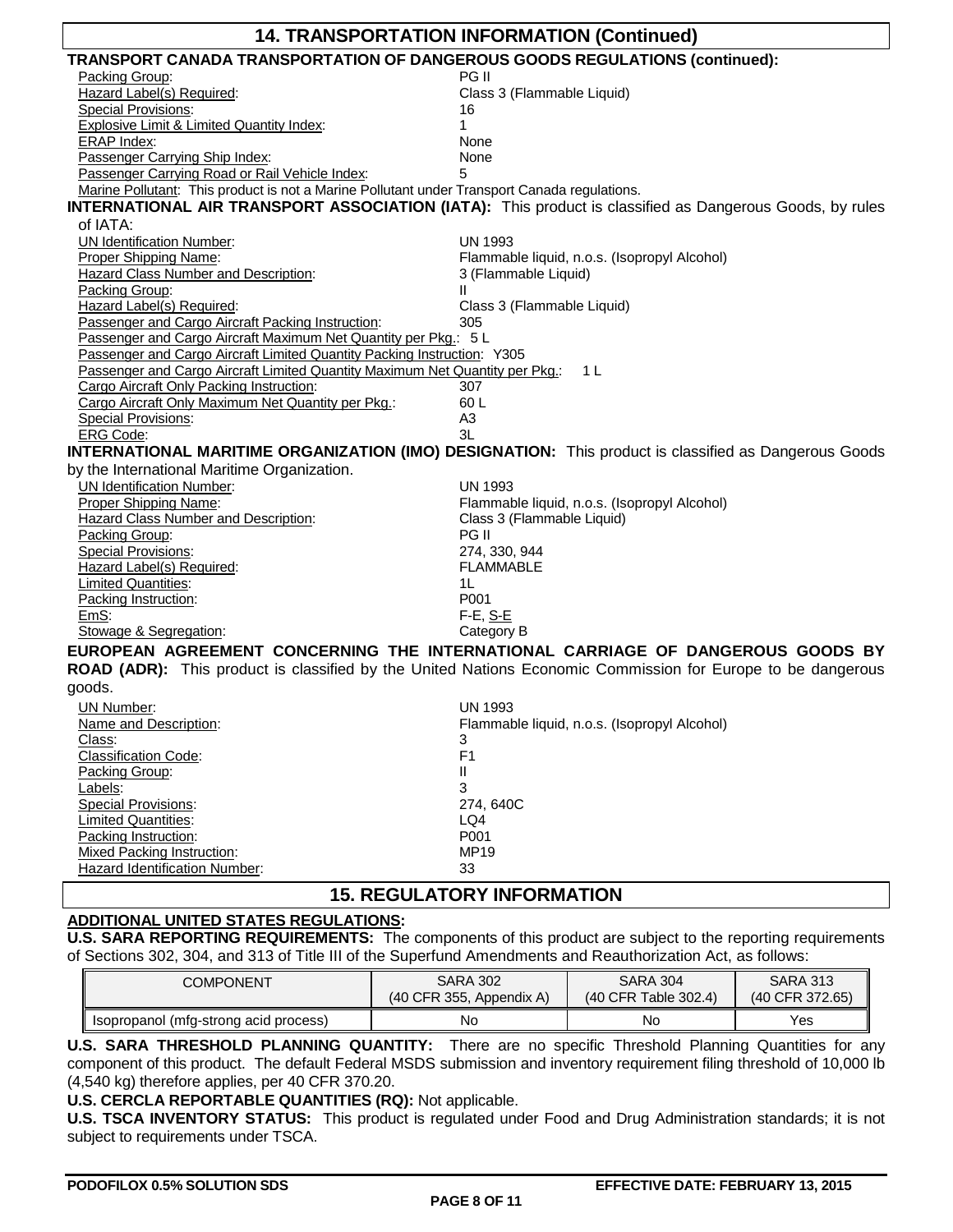## **15. REGULATORY INFORMATION (Continued)**

## **ADDITIONAL UNITED STATES REGULATIONS (continued):**

**CALIFORNIA SAFE DRINKING WATER AND TOXIC ENFORCEMENT ACT (PROPOSITION 65):** The components of this product are not on the California Proposition 65 lists.

**OTHER U.S. FEDERAL REGULATIONS:** Not applicable.

**ANSI LABELING (Based on 129.1, Provided to Summarize Occupational Exposure Hazards): WARNING!** FLAMMABLE LIQUID AND VAPOR. CAN CAUSE SKIN AND EYE IRRITATION. MAY CAUSE ALLERGIC REACTION. Keep away from heat, sparks, and flame. Avoid contact with skin, eyes, and clothing. Wash thoroughly after handling. Wear gloves, goggles, and appropriate body protection during handling or administration. FIRST-AID: In case of contact, flush skin or eyes with plenty of water. If adverse respiratory reaction occurs from allergic reaction, give oxygen and seek immediate medical attention. If ingested, DO NOT induce vomiting-seek immediate medical attention. IN CASE OF FIRE: Use water fog, dry chemical,  $CO<sub>2</sub>$ , or "alcohol" foam. IN CASE OF SPILL: Wipe up spilled product. Place residual in appropriate container and seal. Dispose of according to applicable regulations. Consult Material Safety Data Sheet for additional information.

## **ADDITIONAL CANADIAN REGULATIONS:**

**CANADIAN DSL INVENTORY STATUS:** This product regulated by the Therapeutic Products Programme (TPP) of Health Canada and so it excepted from requirements of the DSL/NDSL Inventory.

**CANADIAN ENVIRONMENTAL PROTECTION ACT (CEPA) PRIORITIES SUBSTANCES LISTS:** The components of this product are not on the CEPA Priorities Substances Lists.

## **OTHER CANADIAN REGULATIONS:** Not applicable.

**CANADIAN WHMIS CLASSIFICATION AND SYMBOL:** The WHMIS Requirements of the Hazardous Products Act does not apply in respect of the advertising, sale or importation of any cosmetic, device, drug or food within the meaning of the Food and Drugs Act.

### **ADDITIONAL EUROPEAN UNION REGULATIONS:**

**LABELING/CLASSIFICATION:** According to Article 1 of European Union Council Directive 92/32/EEC, medical products in the finished state for human use (as defined by European Union Council Directives 67/548/EEC and 87/21/EEC) are not subject to the regulations and administrative provisions of European Union Council Directive 92/32/EEC. However, the following classification is self-classification, based on possible skin contact of product in the workplace, due to form of product and possible skin absorption of active ingredient. This material is classified as Highly Flammable and Irritant, as defined by the European Union Council Directive 67/548/EEC and subsequent directives.

Classification: Highly Flammable; Irritant.

Risk Phrases: [R: 11]: Highly Flammable. [R: 36]: Irritating to eyes. [R: 43] May cause sensitization by skin contact. Vapors may cause drowsiness and dizziness.

Safety Phrases: [S: (2-)] Keep out of reach of children. (*This safety phrase can be omitted from the label when the substance or preparation is sold for industrial use only.*) [S: 7]: Keep container tightly closed. [S: 16]: Keep away from sources of ignition-No smoking. [S: 24/25]: Avoid contact with skin and eyes. [S: 26]: In case of contact with eyes, rinse immediately with plenty of water and seek medical advice. [S: 36/37] Wear suitable protective clothing and gloves. [S: 45] In case of accident or if you feel unwell, seek medical advice immediately (show the label where possible).

Annex II Hazard Symbol: F; XI.





## **INFORMATION FOR COMPONENTS:**

**Podofilox:**

Classification: This component is not classified in the European Union Annex I of Directive 67/548/EEC or subsequent Directives. **Isopropyl Alcohol:**

Classification: Highly Flammable; Irritant.

Risk Phrase: [R: 11]: Highly Flammable. [R: 36]: Irritating to eyes. [R: 67]: Vapors may cause drowsiness and dizziness.

Safety Phrase: [S: (2-)]: Keep locked-up and out of reach of children. (*This safety phrase can be omitted from the label when the substance or preparation is sold for industrial use only.*) [S: 7]: Keep container tightly closed. [S: 16]: Keep away from sources of ignition - No smoking. [S: 24/25]: Avoid contact with skin and eyes. [S: 26]: In case of contact with eyes, rinse immediately with plenty of water and seek medical advice.

Annex II Hazard Symbol: F; Xi

**Lactic Acid:**

Classification: This component is not classified in the European Union Annex I of Directive 67/548/EEC or subsequent Directives. **Sodium Lactate:**

Classification: This component is not classified in the European Union Annex I of Directive 67/548/EEC or subsequent Directives.

## **16. OTHER INFORMATION**

This Data Sheet is offered pursuant to OSHA's Hazard Communication Standard, 29 CFR, 1910.1200. Other government regulations must be reviewed for applicability to this product. To the best of Watson Laboratories, Inc. knowledge, the information contained herein is reliable and accurate as of this date; however, accuracy, suitability or completeness are not guaranteed and no warranties of any type, either express or implied, are provided. The information contained herein relates only to this specific product. If this product is combined with other materials, all<br>component properties must be co

| <b>PREPARED BY:</b>          | CHEMICAL SAFETY ASSOCIATES. Inc.                                       |
|------------------------------|------------------------------------------------------------------------|
|                              | PO Box 1961, Hilo, HI 96721 / 800/441-3365                             |
| <b>DATE OF PRINTING:</b>     | September 14, 2015                                                     |
| <b>REVISION INFORMATION:</b> | 1-2009: Review and up-date of MSDS for current information and format. |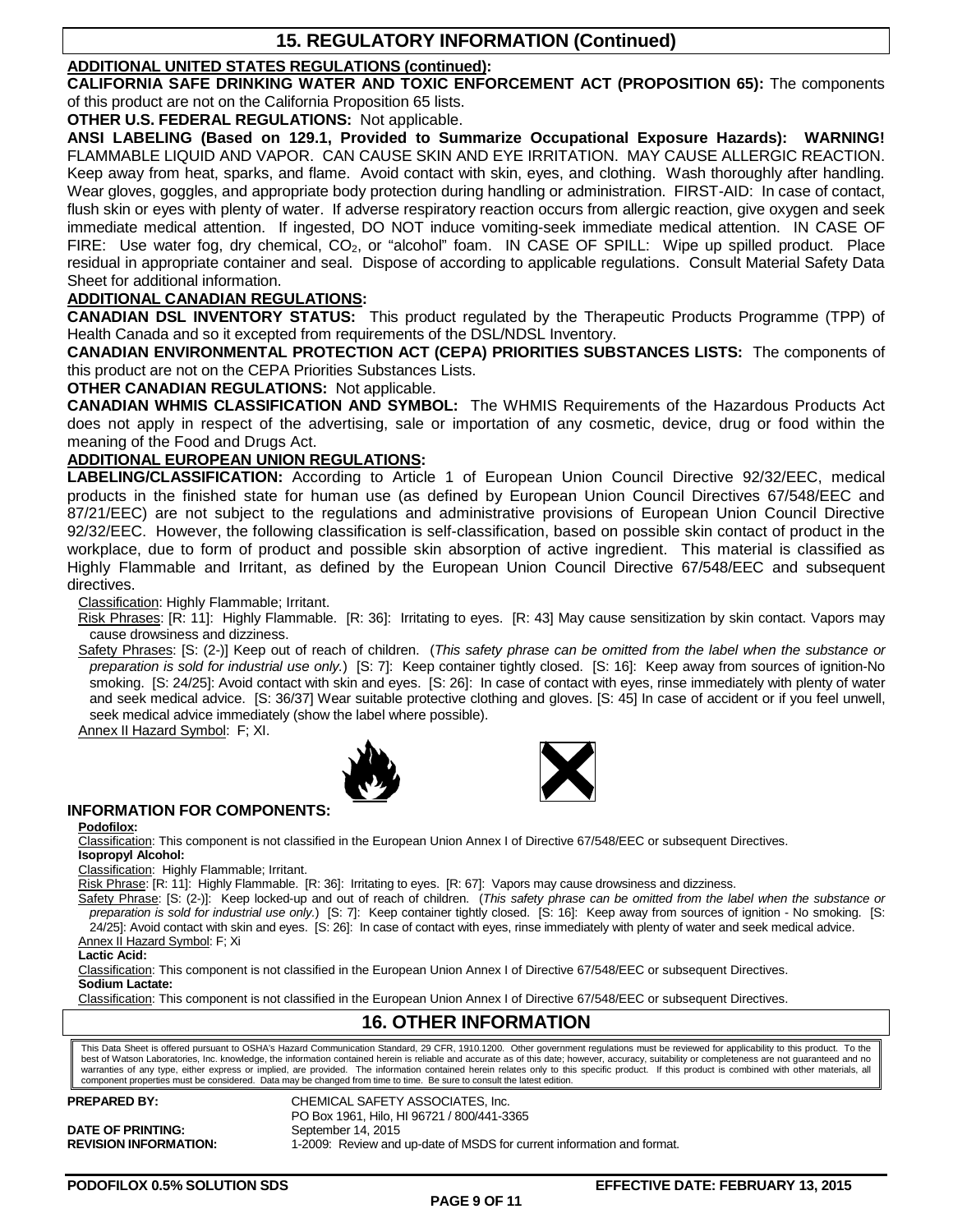## **DEFINITION OF TERMS**

A large number of abbreviations and acronyms appear on a MSDS. Some of these, which are commonly used, include the following:

#### constituent. **EXPOSURE LIMITS IN AIR:**

**CEILING LEVEL:** The concentration that shall not be exceeded during any part of the working exposure.

**DFG MAKs:** Federal Republic of Germany Maximum Concentration Values in the workplace. Exposure limits are given as TWA (Time-Weighted Average) or PEAK (shortterm exposure) values.

**DFG MAK Germ Cell Mutagen Categories: 1:** Germ cell mutagens that have been shown to increase the mutant frequency in the progeny of exposed humans. **2:** Germ cell mutagens that have been shown to increase the mutant frequency in the progeny of exposed mammals. **3A:** Substances that have been shown to induce genetic damage in germ cells of human of animals, or which produce mutagenic effects in somatic cells of mammals *in vivo* and have been shown to reach the germ cells in an active form. **3B:** Substances that are suspected of being germ cell mutagens because of their genotoxic effects in mammalian somatic cell *in vivo*; in exceptional cases, substances for which there are no *in vivo* data, but that are clearly mutagenic in vitro and structurally related to known in vivo mutagens. **4:** Not applicable (Category 4 carcinogenic substances are those with non-genotoxic mechanisms of action. By definition, germ cell mutagens are genotoxic. Therefore, a Category 4 for germ cell mutagens cannot apply. At some time in<br>the future, it is conceivable that a Category 4 could be established for genotoxic<br>substances with primary targets other than DNA [e.g research results make this seem sensible.) **5:** Germ cell mutagens, the potency of which is considered to be so low that, provided the MAK value is observed, their contribution to genetic risk for humans is expected not to be significant.

**DFG MAK Pregnancy Risk Group Classification: Group A:** A risk of damage to the developing embryo or fetus has been unequivocally demonstrated. Exposure of pregnant women can lead to damage of the developing organism, even when MAK and BAT (Biological Tolerance Value for Working Materials) values are observed. **Group B:** Currently available information indicates a risk of damage to the developing embryo or fetus must be considered to be probable. Damage to the developing organism cannot be excluded when pregnant women are exposed, even when MAK and BAT values are observed. **Group C:** There is no reason to fear a risk of damage to the developing embryo or fetus when MAK and BAT values are observed. Group D: Classification in one of the groups A–C is not yet possible because, although the data available may indicate a trend, they are not sufficient for final evaluation.

**IDLH:** Immediately Dangerous to Life and Health. This level represents a concentration from which one can escape within 30-minutes without suffering escape-preventing or

permanent injury. **LOQ:** Limit of Quantitation.

**NE:** Not Established. When no exposure guidelines are established, an entry of NE is made for reference.

**NIC:** Notice of Intended Change.

**NIOSH CEILING:** The exposure that shall not be exceeded during any part of the workday. If instantaneous monitoring is not feasible, the ceiling shall be assumed as a 15 minute TWA exposure (unless otherwise specified) that shall not be exceeded at any time during a workday.

**NIOSH RELs:** NIOSH's Recommended Exposure Limits.

**PEL:** OSHA's Permissible Exposure Limits. This exposure value means exactly the same as a TLV, except that it is enforceable by OSHA. The OSHA Permissible Exposure Limits are based in the 1989 PELs and the June, 1993 Air Contaminants Rule (Federal Register: 58: 35338-35351 and 58: 40191). Both the current PELs and the vacated PELs are indicated. The phrase, "Vacated 1989 PEL" is placed next to the PEL that was vacated by Court Order.

**SKIN:** Used when a there is a danger of cutaneous absorption.

**STEL:** Short Term Exposure Limit, usually a 15-minute time-weighted average (TWA) exposure that should not be exceeded at any time during a workday, even if the 8-hr TWA is within the TLV-TWA, PEL-TWA or REL-TWA.

**TLV:** Threshold Limit Value. An airborne concentration of a substance that represents conditions under which it is generally believed that nearly all workers may be repeatedly exposed without adverse effect. The duration must be considered, including the 8-hour.

**TWA:** Time Weighted Average exposure concentration for a conventional 8-hr (TLV, PEL) or up to a 10-hr (REL) workday and a 40-hr workweek. **WEEL:** Workplace Environmental Exposure Limits from the AIHA.

### **HAZARDOUS MATERIALS IDENTIFICATION SYSTEM HAZARD RATINGS:** This rating system was developed by the National Paint and Coating

Association and has been adopted by industry to identify the degree of chemical hazards.

HEALTH HAZARD: **0** Minimal Hazard: No significant health risk, irritation of skin or eyes not anticipated. *Skin Irritation*: Essentially non-irritating. Mechanical irritation may occur. PII or Draize = 0. *Eye Irritation*: Essentially non-irritating, minimal effects clearing in < 24<br>hours. Mechanical irritation may occur. Draize = 0. *Oral Toxicity LD<sub>so</sub> Rat*: > 5000 mg/kg. *Dermal Toxicity LD50 Rat or Rabbit*: > 2000 mg/kg. *Inhalation Toxicity 4-hrs LC50 Rat*: > 20 mg/L. **1** Slight Hazard: Minor reversible injury may occur; may irritate the stomach if swallowed; may defat the skin and exacerbate existing dermatitis. *Skin Irritation*: Slightly or mildly irritating. PII or Draize > 0 < 5. Eye Irritation: Slightly to mildly irritating, but<br>reversible within 7 days. Draize > 0 ≤ 25. Oral Toxicity LD<sub>so</sub> Rat: > 500–5000 mg/kg.<br>Dermal Toxicity LD<sub>so</sub> Rat or Rabbit: > prolonged exposure may affect the CNS. *Skin Irritation*: Moderately irritating; primary irritant; sensitizer. PII or Draize ≥ 5, with no destruction of dermal tissue. *Eye Irritation*: Moderately to severely irritating; reversible corneal opacity; corneal involvement or irritation clearing in 8-21 days. Draize = 26-100, with reversible effects. Oral Toxicity LD<sub>50</sub> *Rat*: > 50–500 mg/kg. *Dermal Toxicity LD<sub>so</sub> Rat or Rabbit*: > 200–1000 mg/kg. *Inhalation*<br>*Toxicity LC<sub>so</sub> 4-hrs Rat: >* 0.5–2 mg/L. **3** <u>Serious Hazard</u>: Major injury likely unless prompt action is taken and medical treatment is given; high level of toxicity; corrosive. *Skin Irritation*: Severely irritating and/or corrosive; may cause destruction of dermal tissue, skin burns, and dermal necrosis. PII or Draize > 5–8, with destruction of tissue. *Eye Irritation*: Corrosive, irreversible destruction of ocular tissue; corneal involvement or irritation persisting for more than 21 days. Draize > 80 with effects irreversible in 21 days. *Oral Toxicity LD50 Rat*: > 1–50 mg/kg. *Dermal Toxicity LD50 Rat or Rabbit*: > 20–200 mg/kg. *Inhalation Toxicity LC50 4-hrs Rat*: > 0.05–0.5 mg/L.

### CAS #: This is the Chemical Abstract Service Number that uniquely identifies each **HAZARDOUS MATERIALS IDENTIFICATION SYSTEM HAZARD RATINGS (continued):**

HEALTH HAZARD (continued): **4** Severe Hazard: Life-threatening; major or permanent damage may result from single or repeated exposures; extremely toxic; irreversible injury may result from brief contact. *Skin Irritation*: Not appropriate. Do not rate as a 4, based on skin irritation alone. *Eye Irritation*: Not appropriate. Do not rate as a 4, based on eye irritation alone. *Oral Toxicity LD50 Rat*: ≤ 1 mg/kg. *Dermal Toxicity LD50 Rat or Rabbit*: ≤ 20 mg/kg. *Inhalation Toxicity LC50 4-hrs Rat*: ≤ 0.05 mg/L.

FLAMMABILITY HAZARD: **0** Minimal Hazard: Materials that will not burn in air when exposure to a temperature of 815.5°C (1500°F) for a period of 5 minutes. **1** Slight Hazard: Materials that must be pre-heated before ignition can occur. Material requires considerable pre-heating, under all ambient temperature conditions before ignition and combustion can occur. This usually includes the following: Materials that will burn in air when exposed to a temperature of 815.5°C (1500°F) for a period of 5 minutes or less; Liquids, solids and semisolids having a flash point at or above 93.3°C (200°F) (i.e. OSHA Class IIIB); and Most ordinary combustible materials (e.g. wood, paper, etc.). **2** Moderate Hazard: Materials that must be moderately heated or exposed to relatively high ambient temperatures before ignition can occur. Materials in this degree would not, under normal conditions, form hazardous atmospheres in air, but under high ambient temperatures or moderate heating may release vapor in sufficient quantities to produce hazardous atmospheres with air. This usually includes the following: Liquids having a flash-point at or above 37.8°C (100°F); Solid materials in the form of course dusts that may burn rapidly but that generally do not form explosive atmospheres; Solid materials in a fibrous or shredded form that may burn rapidly and create flash fire hazards (e.g. cotton, sisal, hemp); and Solids and semisolids (e.g. viscous and slow flowing as asphalt) that readily give off flammable vapors. **3** Serious Hazard: Liquids and solids that can be ignited under almost all ambient temperature conditions. Materials in this degree produce hazardous atmospheres with air under almost all ambient temperatures, or, unaffected by ambient temperature, are readily ignited under almost all conditions. This usually includes the following: Liquids having a flash point below 22.8°C (73°F) and having a boiling point at or above 38°C (100°∏F) and those liquids having a flash point at or above 22.8°C (73°F)<br>and below 37.8°C (100°F) (i.e. OSHA Class IB and IC); Materials that on account of their physical form or environmental conditions can form explosive mixtures with air and are readily dispersed in air (e.g., dusts of combustible solids, mists or droplets of flammable liquids); and Materials that burn extremely rapidly, usually by reason of self-contained oxygen (e.g. dry nitrocellulose and many organic peroxides). **4** Severe Hazard: Materials that will rapidly or completely vaporize at atmospheric pressure and normal ambient temperature or that are readily dispersed in air, and that will burn readily. This usually includes the following: Flammable gases; Flammable cryogenic materials; Any liquid or gaseous material that is liquid while under pressure and has a flash point below 22.8°C (73°F) and a boiling point below 37.8°C (100°F) (i.e. OSHA Class IA); and Materials that ignite spontaneously when exposed to air at a temperature of 54.4°C (130°F) or below (pyrophoric).

PHYSICAL HAZARD: **0** *Water Reactivity*: Materials that do not react with water. *Organic Peroxides*: Materials that are normally stable, even under fire conditions and will not react with water. *Explosives*: Substances that are Non-Explosive. *Compressed Gases*: No Rating. *Pyrophorics*: No Rating. *Oxidizers*: No 0 rating. *Unstable Reactives*: Substances that will not polymerize, decompose, condense, or self-react.). **1** *Water Reactivity*: Materials that change or decompose upon exposure to moisture. *Organic Peroxides*: Materials that are normally stable, but can become unstable at high temperatures and pressures. These materials may react with water, but will not release energy violently. *Explosives*: Division 1.5 & 1.6 explosives. Substances that are very insensitive explosives or that do not have a mass explosion hazard. *Compressed Gases*: Pressure below OSHA definition. *Pyrophorics*: No Rating. *Oxidizers*: Packaging Group III oxidizers; Solids: any material that in either concentration tested, exhibits a mean burning time less than or equal to the mean burning time of a 3:7 potassium bromate/cellulose mixture and the criteria for Packing Group I and II are not met. Liquids: any material that exhibits a mean pressure rise time less than or equal to the pressure rise time of a 1:1 nitric acid (65%)/cellulose mixture and the criteria for Packing Group I and II are not met. *Unstable Reactives*: Substances that may decompose condense, or self-react, but only under conditions of high temperature and/or pressure and have little or no potential to cause significant heat generation or explosion hazard. Substances that readily undergo hazardous polymerization in the absence of inhibitors. **2** *Water Reactivity*: Materials that may react violently with water. *Organic Peroxides*: Materials that, in themselves, are normally unstable and will readily undergo violent chemical change, but will not detonate. These materials may also react violently with water. *Explosives*: Division 1.4 explosives. Explosive substances where the explosive effects are largely confined to the package and no projection of fragments of appreciable size or range are expected. An external fire must not cause virtually instantaneous explosion of almost the entire contents of the package. *Compressed Gases*: Pressurized and meet OSHA definition but < 514.7 psi absolute at 21.1°C (70°F) [500 psig]. *Pyrophorics*: No Rating. *Oxidizers*: Packing Group II oxidizers. Solids: any material that, either in concentration tested, exhibits a mean burning time of less than or equal to the mean burning time of a 2:3 potassium bromate/cellulose mixture and the criteria for Packing Group I are not met. Liquids: any material that exhibits a mean pressure rise time less than or equal to the pressure rise of a 1:1 aqueous sodium chlorate solution (40%)/cellulose mixture and the criteria for Packing Group I are not met. *Reactives*: Substances that may polymerize, decompose, condense, or self-react at ambient temperature and/or pressure, but have a low potential (or low risk) for significant heat generation or explosion. Substances that readily form peroxides upon exposure to air or oxygen at room temperature. **3** *Water Reactivity*: Materials that may form explosive reactions with water. *Organic Peroxides*: Materials that are capable of detonation or explosive reaction, but require a strong initiating source or must be heated under confinement before initiation; or materials that react explosively with water. *Explosives*: Division 1.3 explosives. Explosive substances that have a fire hazard and either a minor blast hazard or a minor projection hazard or both, but do not have a mass explosion hazard. *Compressed Gases*: Pressure ≥ 514.7 psi absolute at 21.1°C (70°F) [500 psig]. *Pyrophorics*: No Rating. *Oxidizers*: Packing Group I oxidizers. Solids: any material that, in either concentration tested, exhibits a mean burning time less than the mean burning time of a 3:2 potassium bromate/cellulose mixture. Liquids: any material that spontaneously ignites when mixed with cellulose in a 1:1 ratio, or which exhibits a mean pressure rise time less than the pressure rise time of a 1:1 perchloric acid (50%)/cellulose mixture.